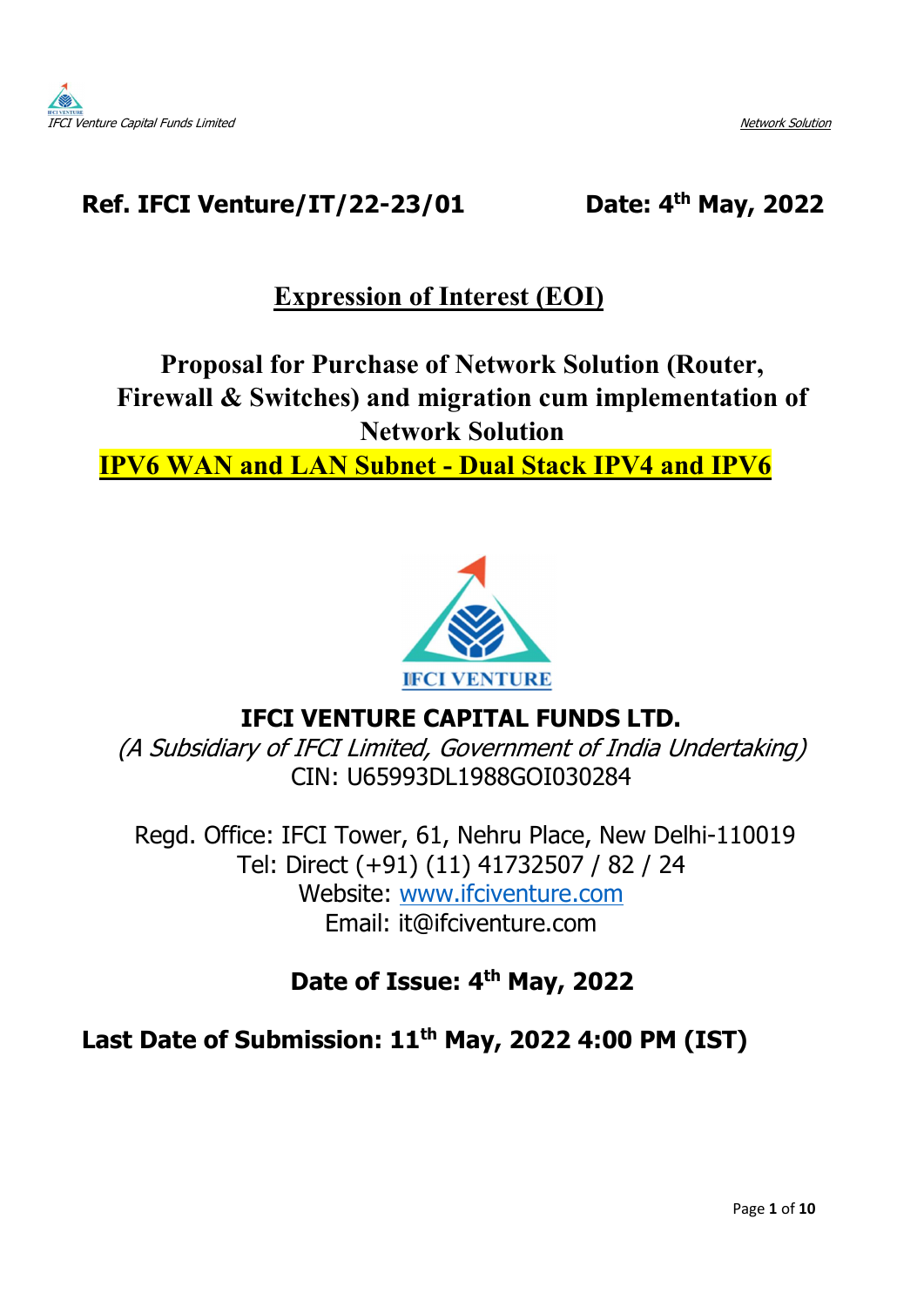

#### 1. Proposal Information

| Date of Issue                                       | $4th$ May, 2022                                                                                                                                                                                                                    |
|-----------------------------------------------------|------------------------------------------------------------------------------------------------------------------------------------------------------------------------------------------------------------------------------------|
| Last Date & Time For<br><b>Submitting Proposals</b> | 11 <sup>th</sup> May, 2022 4:00 PM                                                                                                                                                                                                 |
| Proposal Validity                                   | 2 months                                                                                                                                                                                                                           |
| Address for submission                              | IT Head, IFCI Venture Capital Funds Limited<br>16th Floor, IFCI Tower, 61, Nehru Place, New Delhi - 110019<br>Phone Nos. 011-4173 2582/07/24<br>(Between 9.30 A.M. to 5.30 P.M. Monday - Friday)<br>E mail ID - IT@ifciventure.com |

## 2. Invitation of Proposal and Product Details

IFCI Venture Capital Funds Limited (IFCI Venture) vide this Expression of Interest (EOI) invites bids through email, for Purchase of Network Solution (Router, Firewall & Switches) and migration cum implementation of Network Solution (IPV6 WAN and LAN Subnet - Dual Stack IPV4 and IPV6), as per the details herein below:

| Sr. No         | <b>Description</b>                                                           | Quantity<br>(Nos.) | <b>Amount</b><br>(Rs.) |
|----------------|------------------------------------------------------------------------------|--------------------|------------------------|
| 1              | Managed CPE router services. Model<br>ISR4321-APP/K9-PERF                    | 1                  |                        |
| $\overline{2}$ | Managed Firewall services. Model Fortinet<br>60F                             | 1                  |                        |
| 3              | Switches L2 (Managed) – Reputed Brand                                        | 3                  |                        |
| 4              | One Time Migration & Configuration,<br>Installation & Implementation charges |                    |                        |
|                | <b>Total</b>                                                                 |                    |                        |
|                | <b>GST</b>                                                                   |                    |                        |
|                | <b>Grand Total</b>                                                           |                    |                        |

Warranty: 3 years (Minimum) onsite warranty from the OEM (with Part replacement, wherever necessary)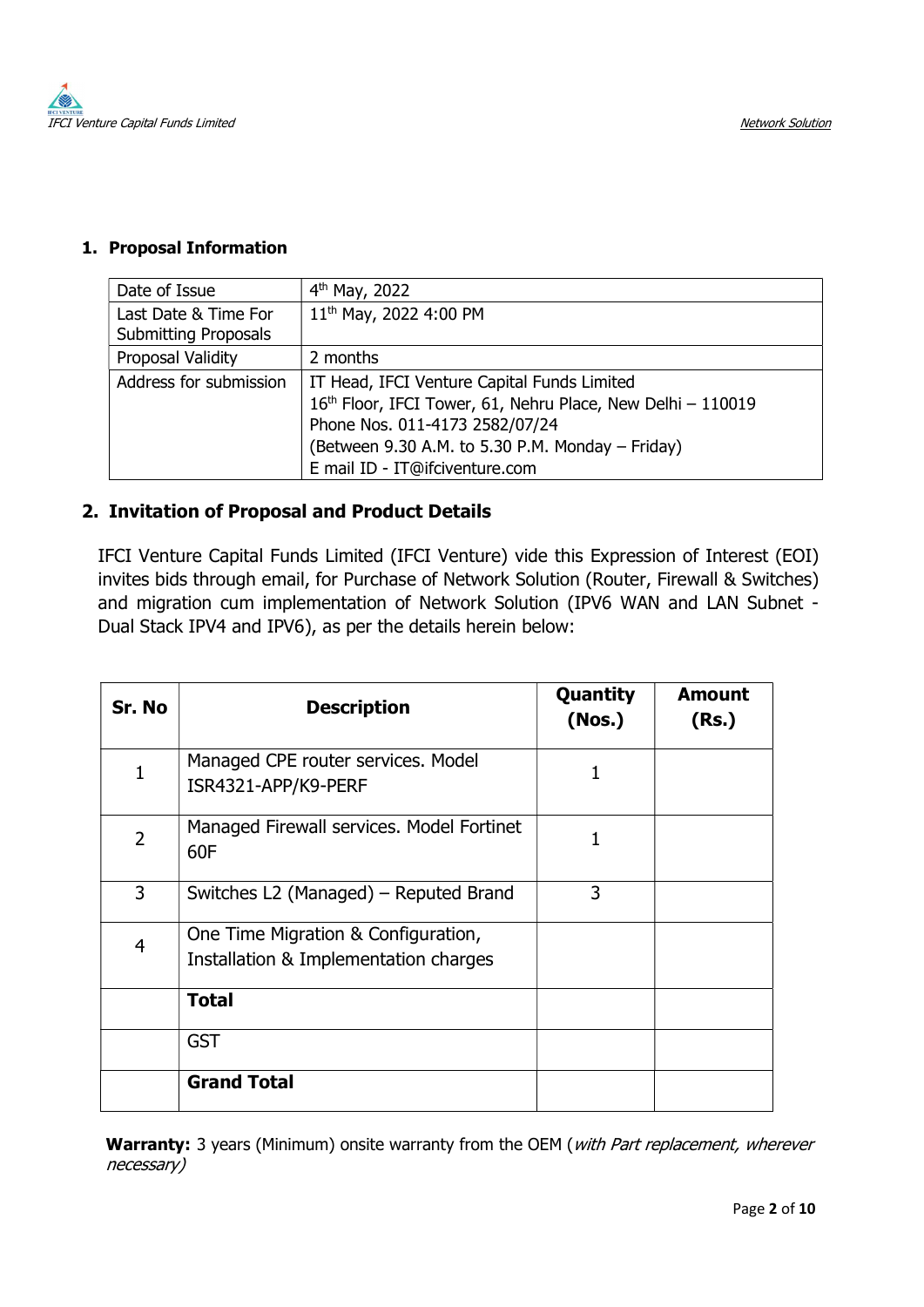

## Scope of Work:

IFCI Venture is seeking proposal for Purchase of Network Solution (Router, Firewall & Switches) and migration cum implementation of Network Solution (IPV6 WAN and LAN Subnet - Dual Stack IPV4 and IPV6). The same would require migration of existing configuration from Network Solution to the New Network Solution (IPV6) and its smooth implementation and integration. All work must be completed in accordance with all applicable standards. Proposed Scope of work are as below:

## 1. Activities

Following would be the Scope of Work during the engagement.

## Network Router/Switches Manageable Layer-2 Switch

- 1. Perform IOS upgrade for the Router/Switches, if needed
- 2. Technical Specification Layer 2 24 port Gigabit Manageable Switch
- 3. Security Features- Should support Packet filtering at L2/L4 with flow based classification based on source MAC address, destination MAC address, source IP (IPv4/IPv6) address, destination IP (IPv4/IPv6) address, port, protocol, and VLAN.
- 4. Static routing support , RIP V1, RIPV2 from day one
- 5. IPv6 should be supported from day one
- 6. Should support DHCP, DHCP relay
- 7. Perform basic rack and stack of switches
- 8. Perform POST test on the devices
- 9. Perform basic management configuration on the Router/Switches
- 10. Perform basic Router/Switch hardening configuration
- 11. Deploy the switches as per the LLD design
- 12. Implement IP schema as provided/ designed
- 13. Bring switches on stack as needed
- 14. Configuration of devices for integration with existing monitoring and management setup
- 15. Dual Stack –Network stack supporting both IPv4 and IPv6
- 16. Tunnelling IPv6 packets are encapsulated within IPv4 packets
- 17. Translation Protocol translation between IPv4 and IPv6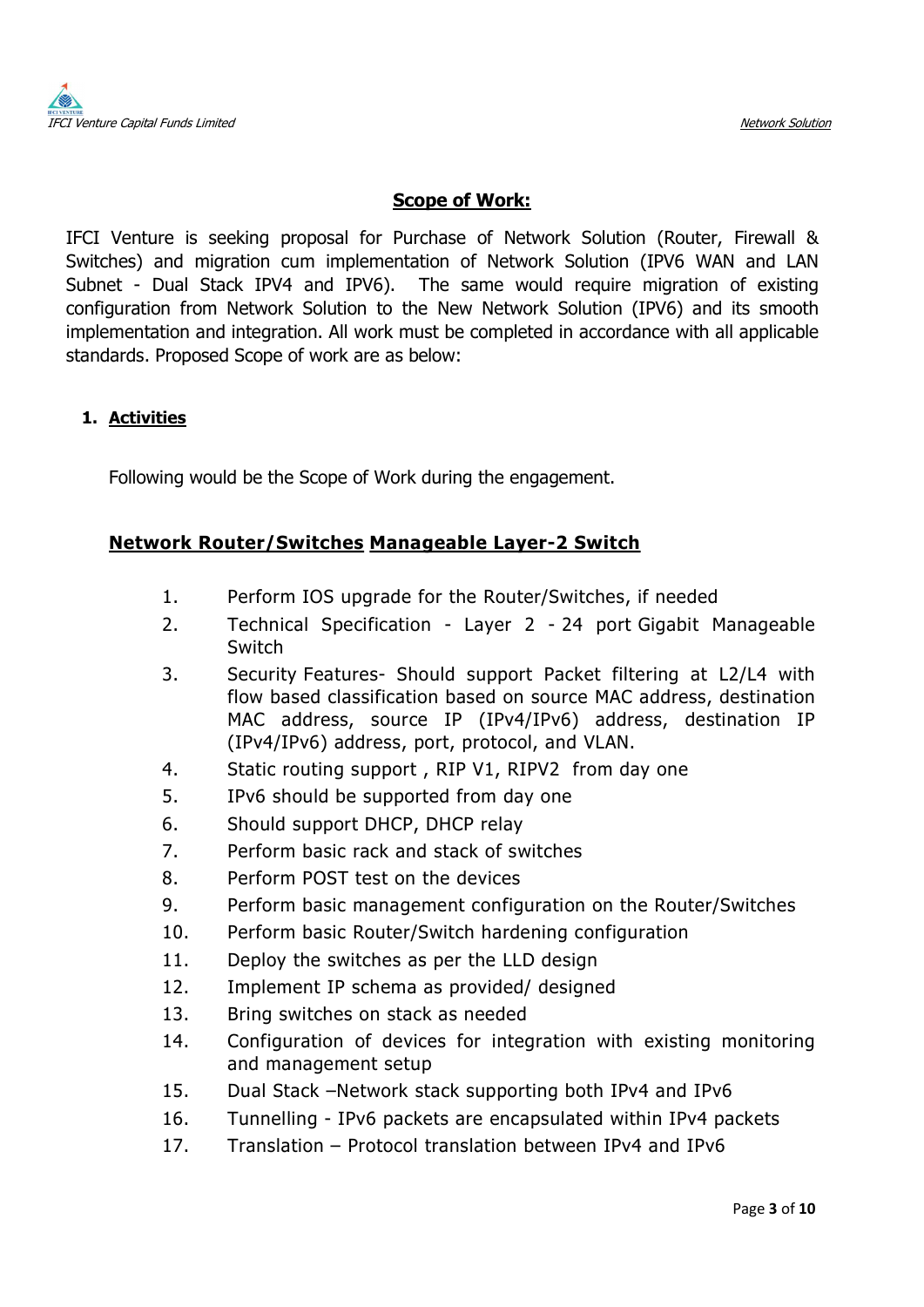

## Firewall

- 1. Perform IOS upgrade for the firewall, if needed
- 2. Configuration of devices for integration with existing monitoring and management setup
- 3. Perform basic rack and stack
- 4. Perform POST test on the devices
- 5. Perform basic management configuration
- 6. Deploy the firewall as per the LLD design
- 7. Implement IP schema as provided/ designed
- 8. Build firewall HA and heartbeat
- 9. Configure access policies
- 10. Implementation & configuration of Sand Boxing activities

#### 2. Project Milestones

#### Discovery Phase

- Capture to be traffic flow from Client to Servers
- Capture to be Datacentre traffic flow and paths
- Discover and discuss current challenges
- Discover future roadmap for network state

### Plan and Design

- Develop to be state for this infrastructure
- Develop High Level Design for Implementation (HLD)
- Design deployment of DHCP server in the network
- Plan for separate network management VLAN and IP Schema
- Develop failover cases

### Implementation

- Implement the prosed design
- Segregate the user and server traffic under different SVI
- Configure and Implement inter VLAN routing

#### Documentation and Sign Off

- Develop documentation for the deployed infrastructure
- Test failover
- Test user traffic
- Sign Off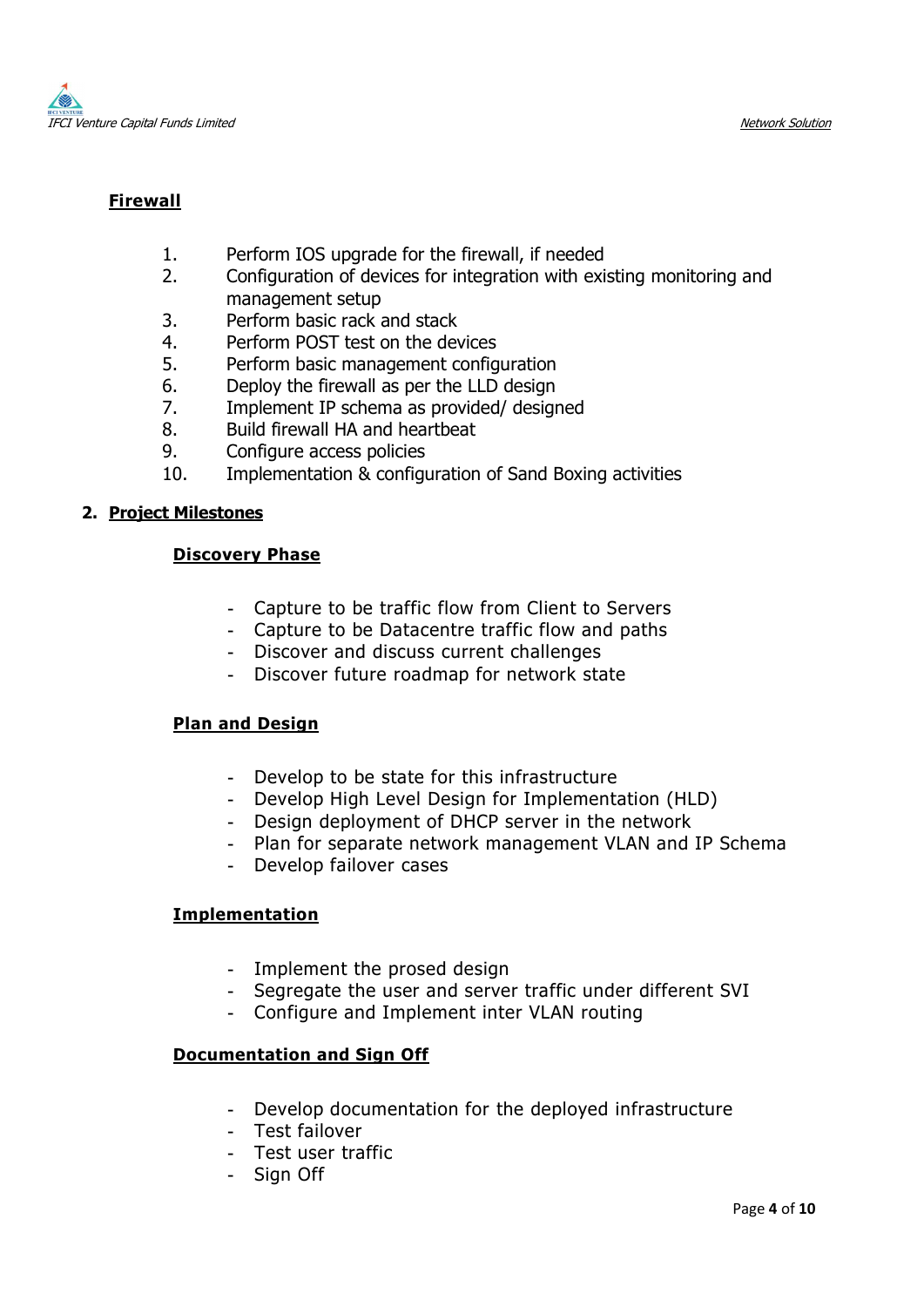

#### 3. Delivery

The Router, Firewall & Switches should be delivered at IFCI Tower, 61, Nehru Place, New Delhi -110019. The successful configuration, installation and delivery of the ordered Network Solution Items is the responsibility of the selected vendor. The ordered Solution products should be delivered within 7 working days of acceptance of the Purchase Order.

- 4. Payment terms<br>a. The payment for the Network Solution products cost shall be paid after successful completion of the Installation, implementation and migration.
	- b. In case the contract is terminated, payment towards services will be made on pro rata basis for the period for which the services have been delivered, after deducting applicable penalty and TDS/other taxes.
	- c. Terms and Conditions: General instructions are specified in the following paragraphs. These shall apply to all the hardware components:
- The vendors are advised to study all technical and commercial aspects, instructions, forms, terms and specifications in this EOI carefully. Failure to furnish all information required in the EOI or submission of a bid not substantially responsive to the EOI in every respect will be at the vendor's risk and may result in the rejection of the bid.
- The components of the proposed Network Solution be of Original Equipment Manufacturers (OEM) Equipment/ Products only.
- The quotations shall be submitted strictly in conformity with the specifications given in this EOI and as per the mandatory response format.
- The EOI is not transferable.
- IFCI Venture is not responsible for non-receipt of bids within the specified date of submission due to any reason including postal delay or holidays.
- The Equipment/ Products quoted should not be from the discontinued production line. In case of discontinuation of the production line after the issuance of purchase order by IFCI Venture, the vendor shall supply the next higher configuration on the same terms.
- In case of any reduction in the price of Equipment/ Product due to Government levies/ duties/ OEM prices, the vendor shall offer the price reduction to IFCI Venture on all the Components of the proposed Equipment/ Product scheduled to be delivered after 1 (one) week of the effective date of such announcement. For this purpose, the vendor shall voluntarily intimate such price reduction to IFCI Venture, produce the document of OEM's listed price and the discounted price offered to IFCI Venture.
- The price quoted should be exclusive of all Central/ State Government levies, taxes, sales tax, excise duty, customs duty, VAT, insurance charges etc. with minimum 3 years onsite warranty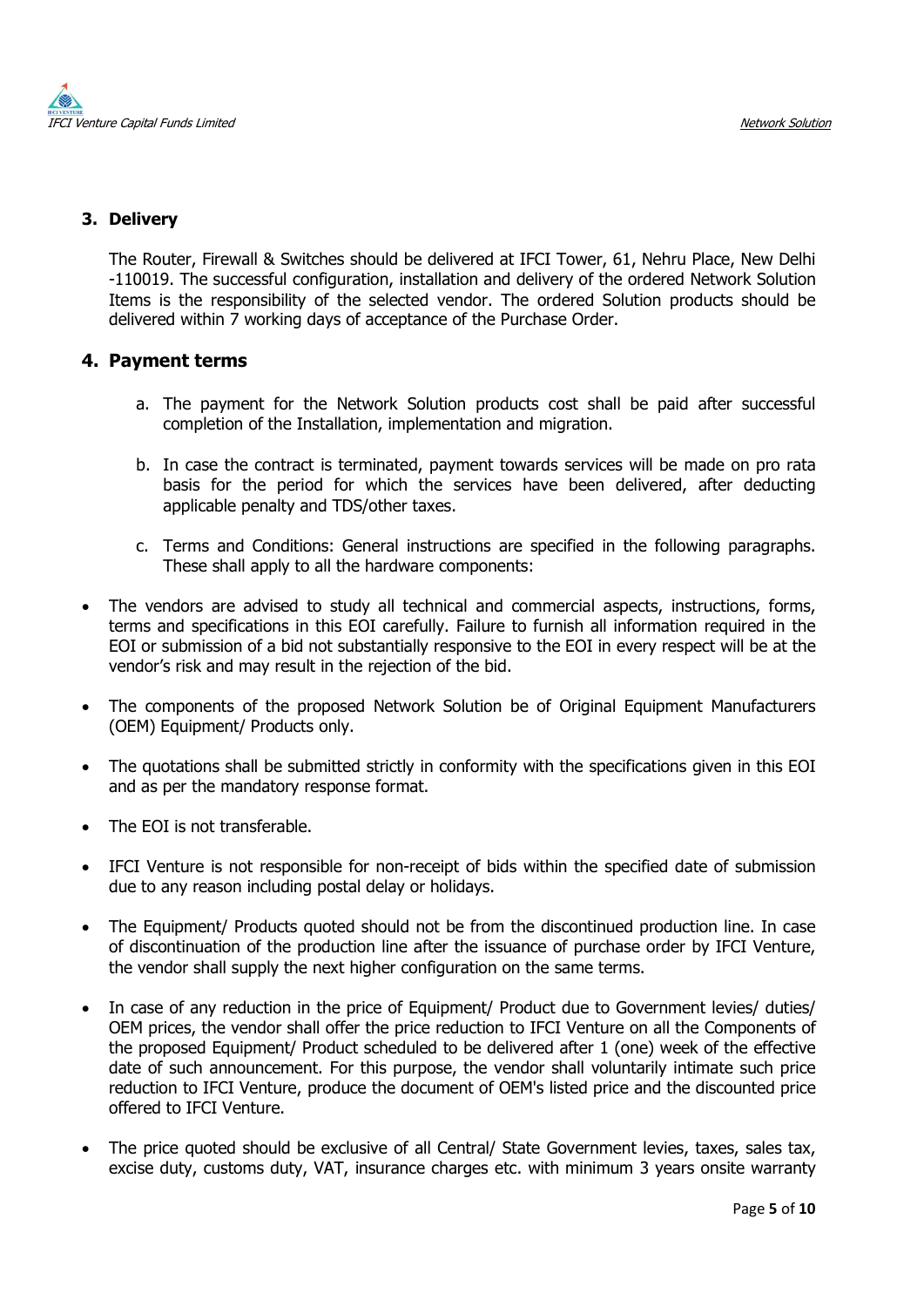

from the OEM (with part replacement wherever necessary), standard warranty, and excluding Octroi, which, if any, shall be paid as per actuals on production of relevant documents (billed to IFCI Venture only), in original.

- The prices quoted by the vendors shall be in Indian Rupees, only.
- The quantity indicated in the EOI is tentative. IFCI Venture reserves the right to increase or decrease the quantity.
- At any time prior to the date of submission of Bids, IFCI Venture, for any reason, may modify the Bidding Document, by amendment and intimate to the prospective Vendors. All Vendors must ensure that clarifications (if any) have been considered by them before submitting the bid. IFCI Venture shall not have any responsibility in case some omission is done by any Vendor.
- In order to allow prospective Vendors reasonable time, in which to take the amendment into account, in preparing their Bids, IFCI Venture, at its discretion, may extend the deadline for the submission of Bids.
- In case of a tie in the prices offered by two or more vendors, the revised offer shall be requested by the vendors.
- IFCI Venture reserves the right to accept or reject any tender offer, and to annul the tendering process and reject all tenders at any time prior to award of contract, without thereby incurring any liability towards the affected Vendor(s) or any obligation to inform the affected Vendor(s).
- Payment towards supply will be made after the supply and successful installation of the ordered Network Solution products / components with migration cum implementation.
- Liability of the Selected Bidder IFCI Venture shall hold the selected Bidder, its Successors, Assignees and Administrators fully liable against any loss or liability, claims, actions or proceedings, arising out of non-fulfillment of any obligations under the Contract

#### 5. Applicable laws

- The Contract shall be interpreted in accordance with the laws prevalent in India.
- Compliance with all applicable laws: The Vendor shall undertake to observe, adhere to, abide by, comply with and notify IFCI Venture about all laws in force or as are or as made applicable in future, pertaining to or applicable to them, their business, their employees or their obligations towards them and all purposes of this Tender.
- Penalty for deficiency in Services: In the case of significant deficiencies in Services causing adverse effect on the Project or on the reputation of IFCI Venture, penal action including but not limited to debarring for a specified period and/or stopping of all payments under the Agreement may also be initiated as per policy/discretion of the IFCI Venture.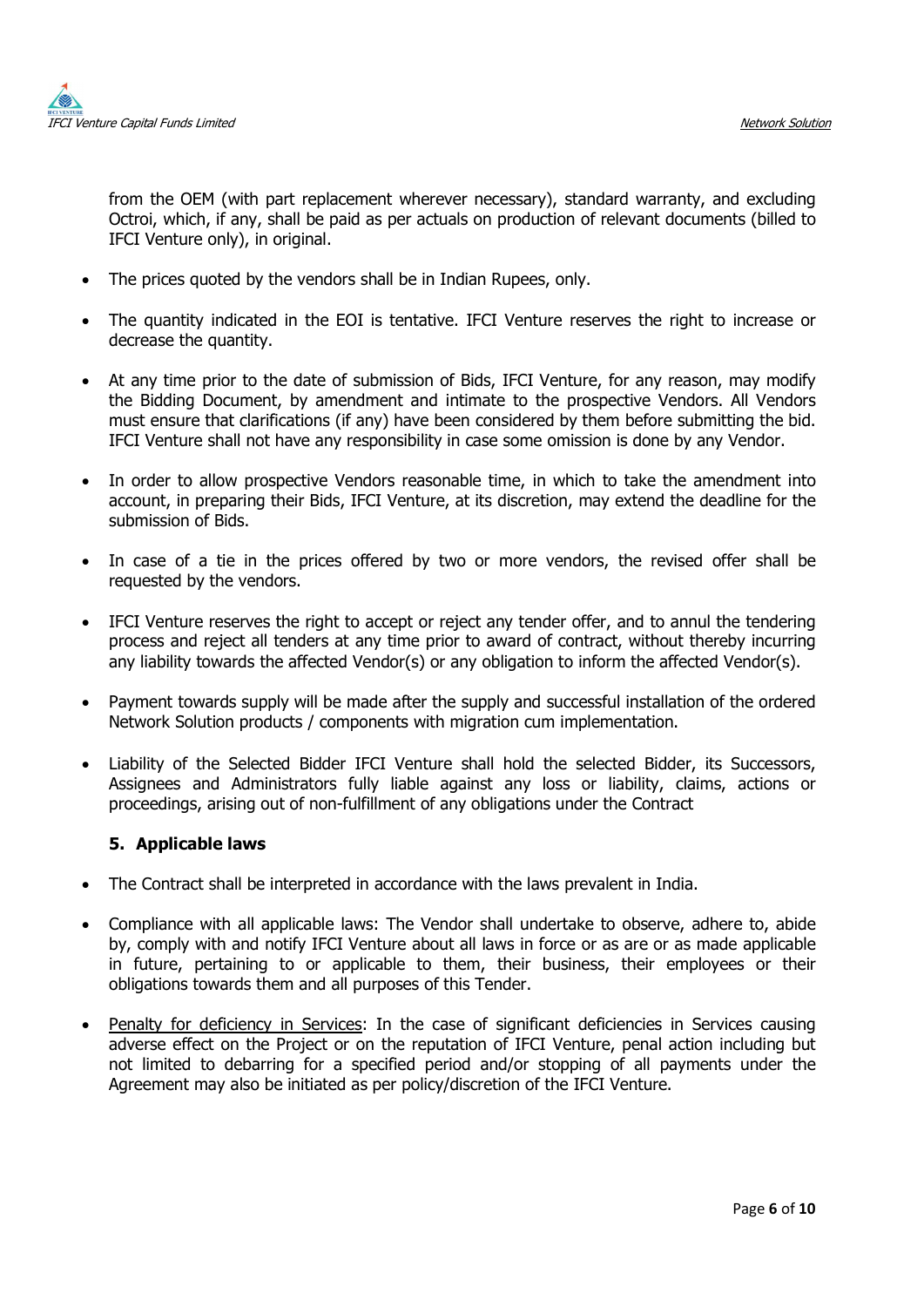

### 6. Termination for Insolvency

IFCI Venture may at any time terminate the Contract by giving written notice to the Vendor, without compensation to the Vendor, if the Vendor becomes Bankrupt or otherwise insolvent, provided that such termination will not prejudice or affect any right of action or remedy which has accrued or will accrue thereafter to IFCI Venture.

#### 7. Termination of Contract

IFCI Venture without prejudice to any other remedy, reserves the right to terminate Contract in whole or in part and also to blacklist a Vendor for a suitable period in case he fails to honor his contract without sufficient grounds or found guilty for breach of condition/s of the contract, negligence, carelessness, inefficiency, fraud, mischief and misappropriation or any other type of misconduct by such Tenderer / Vendor or by its staff or in case there are more than 3 penalties on Service Provider in any month. The Notice of Termination shall specify that termination is for IFCI Venture's convenience, the extent to which performance of work under the Contract is terminated, and the date upon which such termination becomes effective. IFCI Venture can terminate the service agreement by giving one months' notice in advance to other party. In case, the vendor stops service without notice, IFCI Venture shall have the right to take legal actions against the Vendor as it may deem suitable.

8. Warranty<br>The Vendor warrants that the Hardware supplied under the Contract are new, unused, of the most recent or current models and incorporate all recent improvements in design and materials unless provided otherwise in the Contract. The Vendor further warrants that the Hardware supplied under this Contract shall have no defect arising from design, materials or workmanship (except when the design and/or material is required by the IFCI Venture's Specifications) or from any act or omission of the Vendor, that may develop under normal use of the supplied Hardware(s) in the conditions prevailing at the final destination.

#### 9. On-site warranty

3 years onsite warranty from the OEM. The successful delivery, installation, migration and configuration of the Network Solution is the responsibility of the selected vendor.

IFCI Venture shall hold the selected Vendor, its Successors, Assignees and Administrators fully liable against loss or liability, claims, actions or proceedings, arising out of non-fulfillment of any obligations under the Contract.

10. Arbitration/ Dispute Resolution<br>In case any dispute arises out of the contract the party shall try to negotiate the same within 30 days of such dispute. In case the matters remains unresolved the same shall be referred to the Arbitration in accordance with Arbitration and Conciliation Act, 1996 after giving the notice of such reference to the other party. The Arbitral Tribunal shall consist of three arbitrators. Each party shall appoint one arbitrator and both the arbitrators shall appoint the presiding arbitrator with mutual consent. The venue of the arbitration shall be New Delhi and the language preferred will be English. The award of the Arbitral Tribunal shall be final and binding on both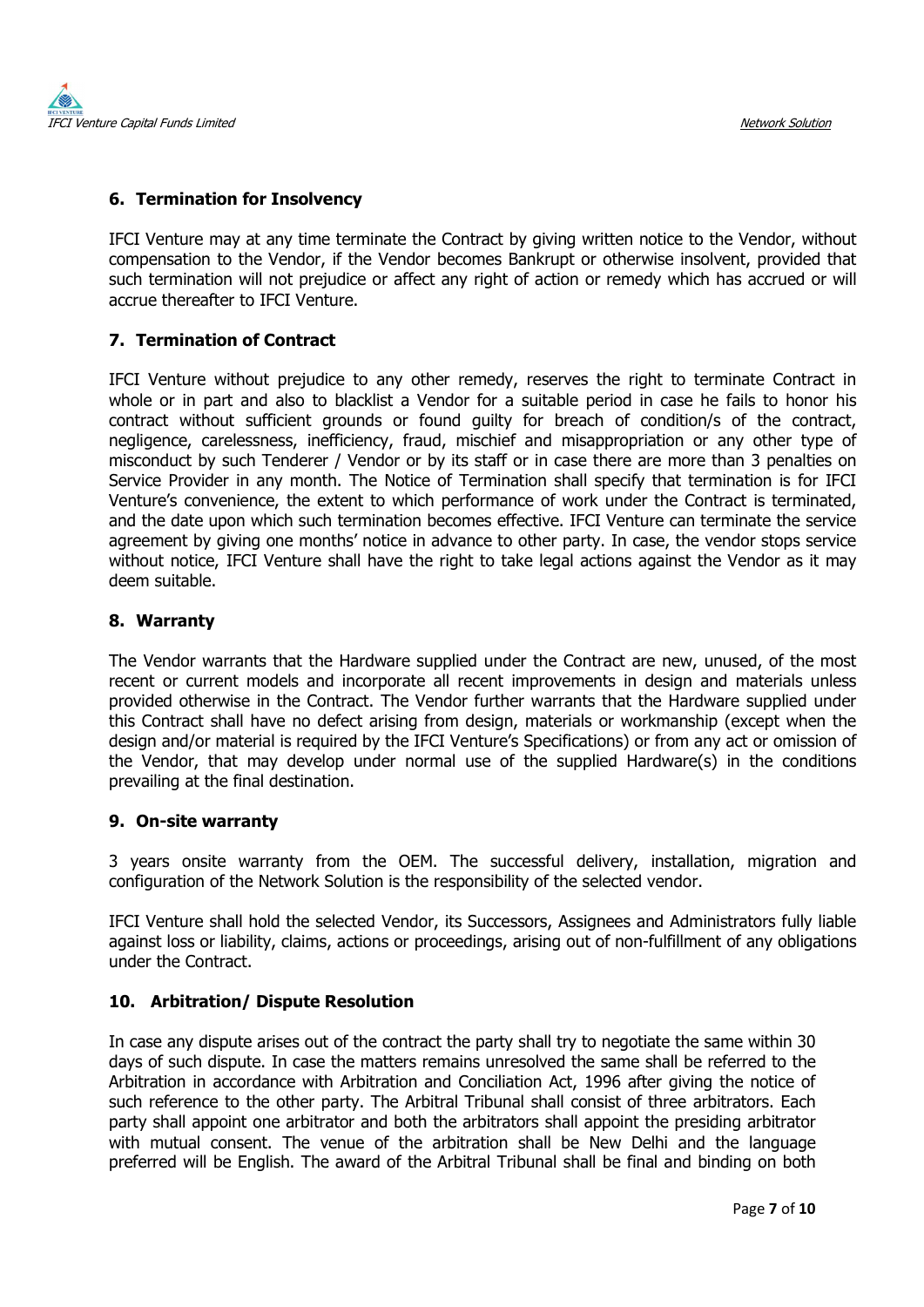

the parties.

11.Jurisdiction: The jurisdiction at appropriate court in New Delhi.

#### 12.The proposal must contain the following:-

- a) Technical details of the product like leaflets/manuals etc.
- b) MAF from the OEM.
- c) Commercial Proposal (Annexure A).

\*\*\*\*\*\*\*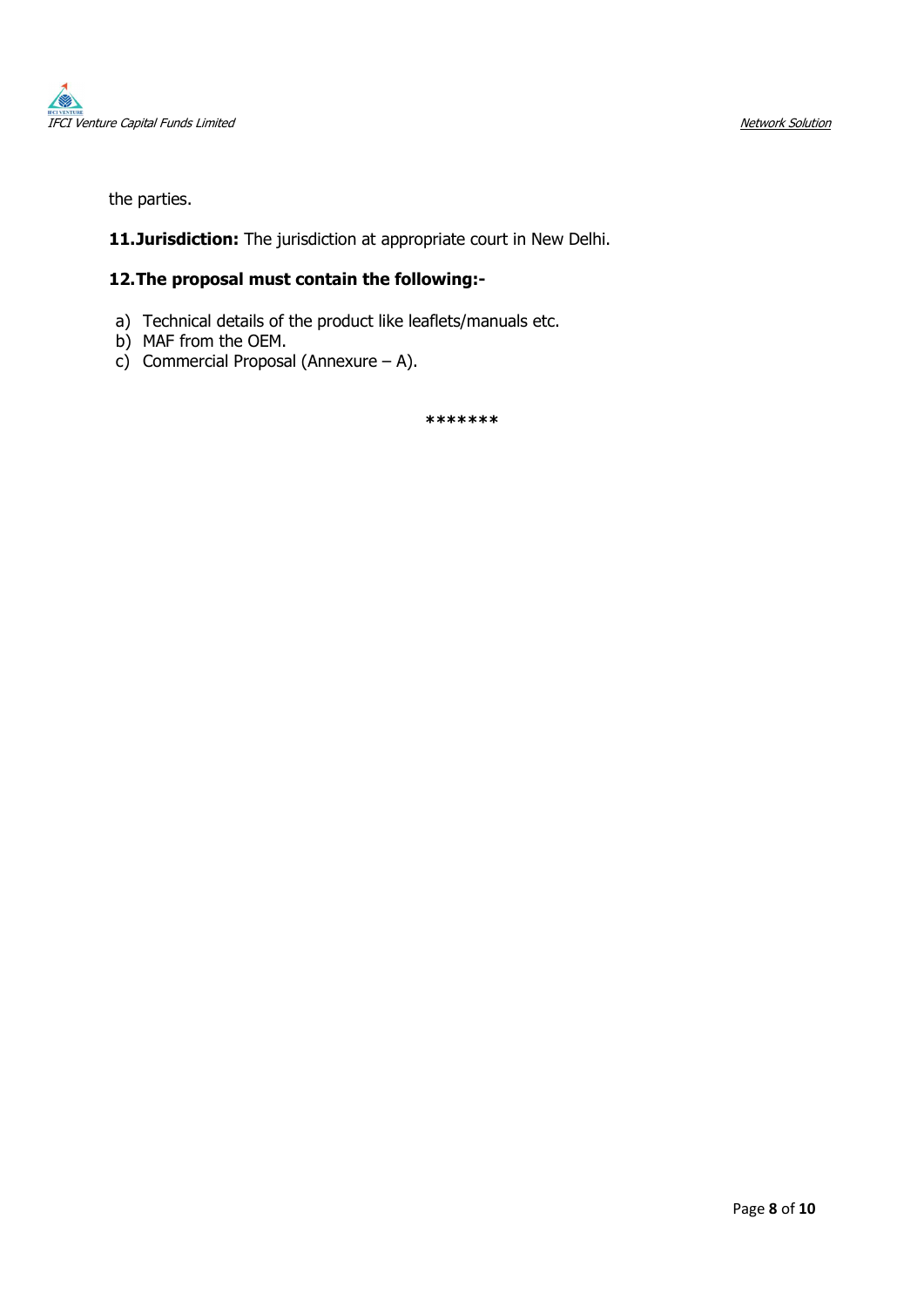

#### Annexure-A

(To be submitted on Vendor's letter head)

### Commercial Proposal

To,

IT Head IFCI Venture Capital Funds Limited IFCI Tower, 61 Nehru Place New Delhi - 110 019

Dear Sir/Madam,

### Sub: Procurement of Purchase of Network Solution (Router, Firewall & Switches) and migration cum implementation of Network Solution (IPV6 WAN and LAN Subnet - Dual Stack IPV4 and IPV6)

This is in reference to your above-mentioned tender for Procurement of Network Solution (Router, Firewall & Switches). Having examined the tender document, the receipt of which is hereby duly acknowledged, I/we the undersigned, hereby submit our proposal along with necessary supporting documents as desired by IFCI Venture.

| <b>Documents</b>                                            | Attached / Not Attached (Yes)<br>/No) |
|-------------------------------------------------------------|---------------------------------------|
| Technical details of the product like leaflets/manuals etc. |                                       |
| MAF from the OEM.                                           |                                       |

### The details of Commercial Bid: As below:

| Sr.<br><b>No</b> | <b>Description</b>                                                           | Quantity<br>(In Nos.) | <b>Amount</b><br>(Rs.) |
|------------------|------------------------------------------------------------------------------|-----------------------|------------------------|
|                  | Managed CPE router services. Model ISR4321-<br>APP/K9-PERF                   |                       |                        |
| $\overline{2}$   | Managed Firewall services. Model Fortinet 60F                                |                       |                        |
| 3                | Switches L2 (Managed) – Reputed Brand                                        | 3                     |                        |
| 4                | One Time Migration & Configuration,<br>Installation & Implementation charges |                       |                        |
|                  | <b>Total Cost</b>                                                            |                       |                        |
|                  | <b>GST</b>                                                                   |                       |                        |
|                  | <b>Grand Total</b>                                                           |                       |                        |

Warranty: 3 years onsite warranty from the OEM (with Part replacement, wherever necessary)